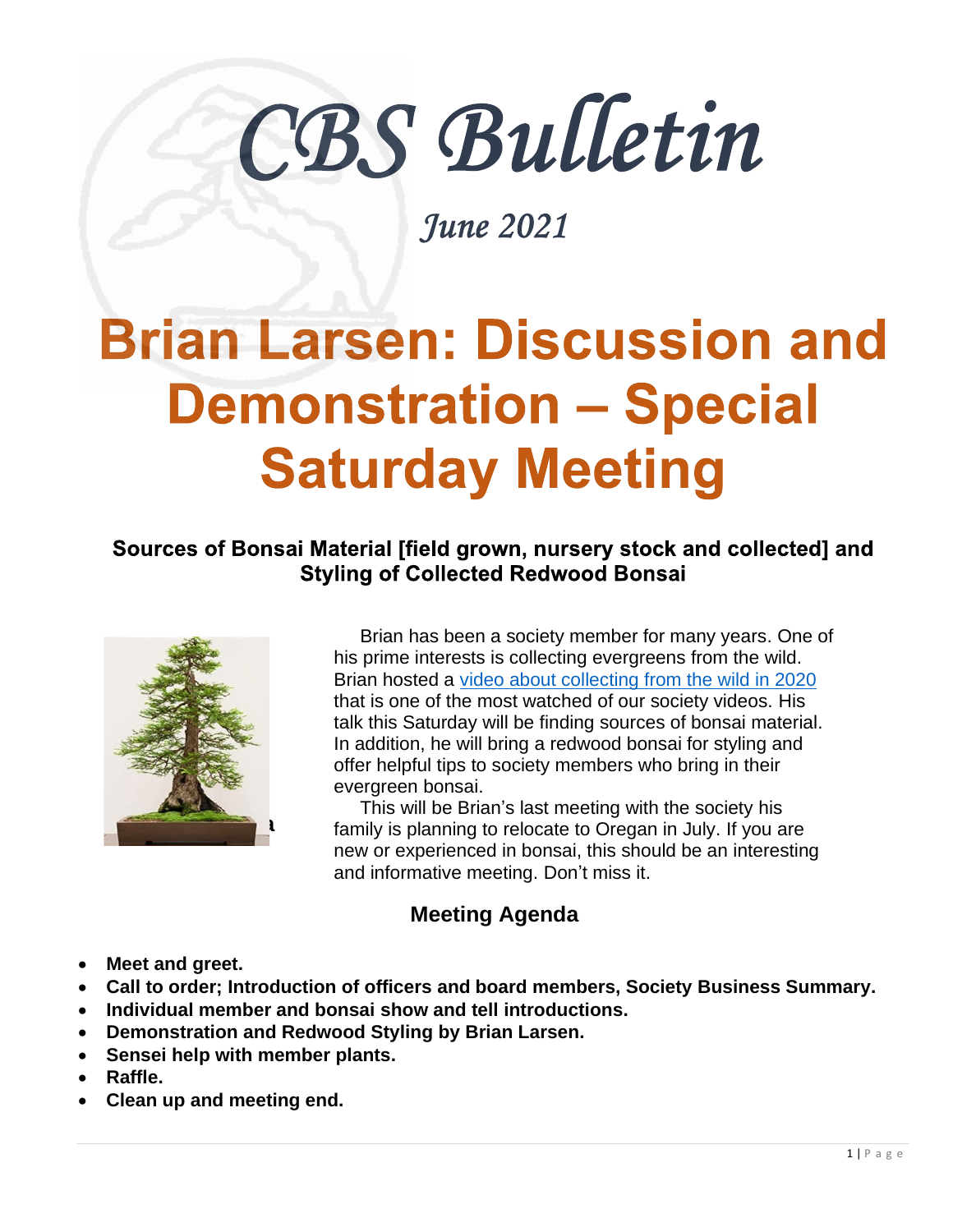#### **Meeting Details**

- When: 12 June 2021 at 10:30 am [Open to all members and visitors] NOTE: This is a **Special**  $\bullet$ **Saturday** meeting. Our regular monthly meetings are still on the second Sunday.
- Where: Elks club around back.

## **May Meeting with Ruben Rodarte**



#### **Styling Japanese Maple Bonsai**

 Valuable information was shared from Ruben's vast experience with styling and tips on keeping a healthy bonsai tree throughout the season. A short video of the meeting is available on our [website](https://www.chicobonsaisociety.org/videos) or [YouTube.](https://youtu.be/HE2J1Pbdb98)

*Ruben Rodarte*

### **Other News**

#### **Azalea Trimming and Styling**

This is a crucial time to do styling and trimming of azalea bonsai. If you currently own any azalea bonsai plant material in need of attention, Ruben will be on hand Saturday for questions and help.

#### **Bonsai Questions?**

Contact Pat, Ruben or Leo for those hard questions about your bonsai collection

- Patrick Gilmore gilappl@gmail.com
- Ruben Rodarte rubenrodarte123@gmail.com
- Leo Martinez LeoRMartin@gmail.com